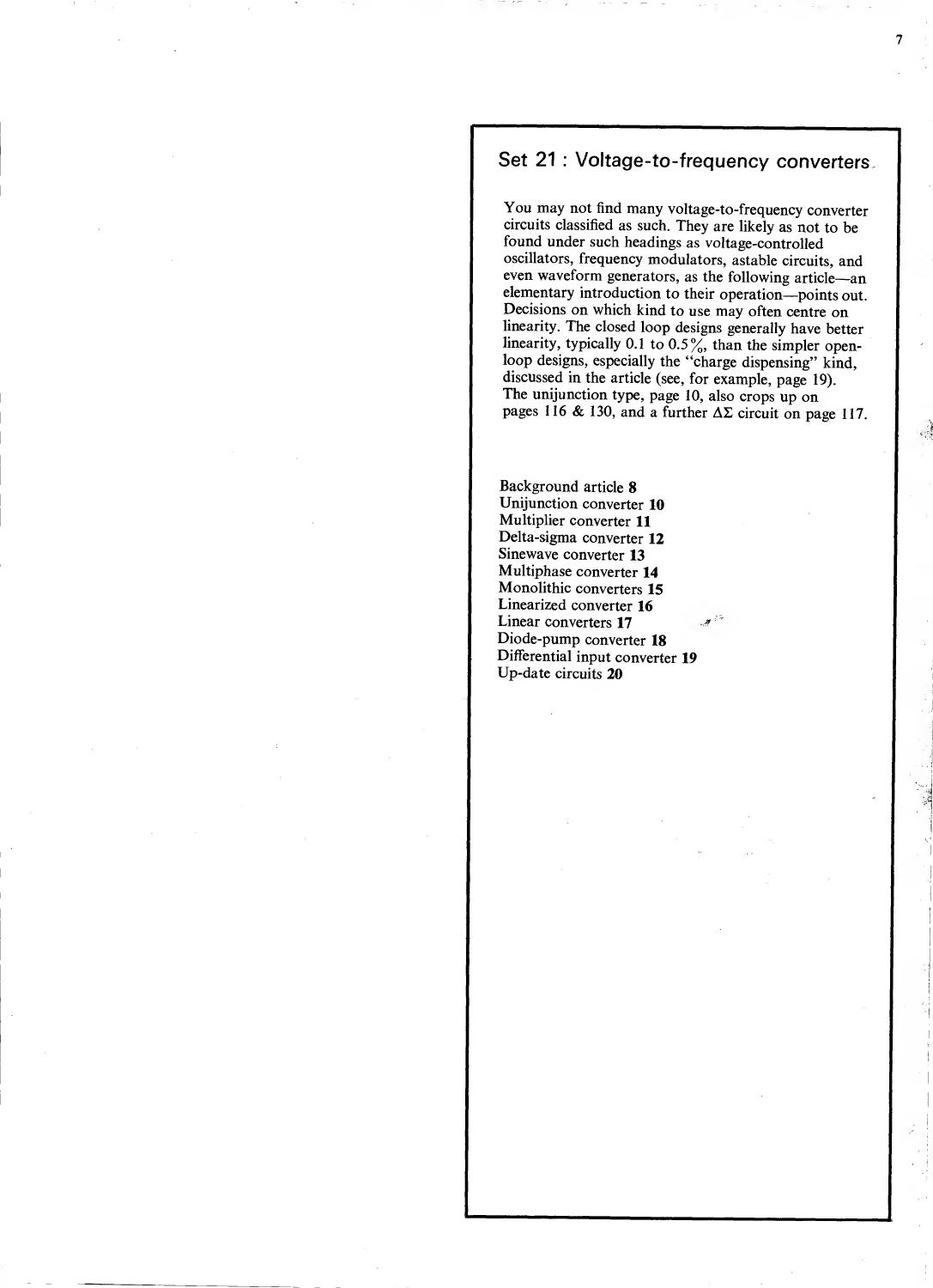# Voltage-to-frequency converters

—

Voltage-controlled oscillators—astable multivibrators—waveform generators frequency modulators: under each of these headings one finds circuits that have an important common property, that the out put frequency is a function of some refer ence or control signal. Such circuits are multi-variable systems in which several parameters of the output waveform are controlled singly or in various combinations by other parameters at the input. Thus the same circuit can appear under different headings depending on which input/output relationship is of priority concern.

As an example, some recent integrated circuits have been designed as waveform generators with square/triangle/sine wave outputs. If the output waveform is of no particular concern, the fact that the frequency of each output is proportional to a direct control voltage assumes a greater importance. The circuit can then be called a voltage-controlled oscillator. Now assume that the control voltage is set to a particular quiescent value with a smaller alternating voltage superimposed. Then the output frequency is modulated by the a.c. input, with the carrier frequency corre sponding to the quiescent value of control voltage. The label forthis circuit is frequency modulator.

In set 21 of Circards the primary property of interest is the relationship be tween an input voltage or current and the frequency of the output, with much less importance being attached to the wave shape or amplitude. Aparticularly desirable property is that the voltage-to-frequency relationship be linear, and in extreme cases departures from linearity of as little as 0.01% may be desired. In the process of achieving this, the output pulse height and width may have to be equally well controlled but these are a means to the end and not an end in themselves. There are other cases where the frequency needs to be varied only over a limited range, demanding only a small linear region to the  $V/f$ characteristic. A good example is found in the design of v.c.os for high-frequency phase-locked loops. Restriction of the frequency range and of linearity is a com-, promise accepted more or less willingly in exchange for a speed capability that matches that of the associated digital circuits.

In nearly all of these examples, the basic timing mechanism is that of charging a cycle. Two categoric apacitor from a control voltage or current. clearly distinguished: capacitor from a control voltage or current The voltage change across the capacitor is sensed by some level-detecting circuit which activates an electronic switch



Fig. 1. Constant charging current allows repetition frequency to be made proportional to current.



Fig. 2. To cause charging cycle to recommence, a low-value resistor is switched across the capacitor to discharge it quickly.



Fig. 3. If discharge time is made small enough the charging current can remain connected. Level of capacitor voltage is used to operate discharge switch.



Fig. 4. Triangular waves with repetition frequency proportional to current are produced by reversing capacitor charging current.

to discharge the capacitor and restart the cycle. Two categories of circuit can be

 $\bullet$  where the discharge time of the capacitor is made short compared with the shortest charging time and need not be under the<br>control of the input voltage, and

 $\bullet$  where both charge and discharge times are controlled in common by the input. The first-mentioned circuits produce sawtooth waveforms across the capacitor and short duration output pulses, while the last mentioned commonly develops a triangular wave across the capacitor, in association with a square wave at a separate output.

These ideas are illustrated in Figs <sup>1</sup> to 4. In Fig. 1, constant current results in a constant rate-of-change of voltage across the capacitor, i.e. the time taken to charge to a given p.d, will be inverse to the charging current. If that level can be sensed and caused to end the cycle or half-cycle, then the repetition frequency (being inverse to the period of the waveform) will be proportional to the current and a linear  $I/f$  converter results. The simplest way of causing the cycle to recommence is to place a lowvalue resistor across the capacitor to dis charge it in the shortest possible time. If the discharge current is large compared to the charging current, then it is immaterial whether the charging current is disabled or not and Fig. 3 represents the basic principle of many  $V/f$  converters, with the switch periodically closing at the instant when the p.d. across the capacitor reaches a defined value.

An alternative principle is shown in Fig. 4. The current generator is applied to the capacitor in the reverse direction giving an opposing slope to the ramp but of equal magnitude. The resulting waveform is tri angular with the repetition frequency line arly related to the current if the points at which switching is initiated are defined. The provision of a purely electronic twopole change-over switch is difficult, and the reversal of current direction is more often achieved by using a single-pole switch or its equivalent to control the current generator directly.

A second problem that often arises is that the changing p.d. across the capacitor affects the nominally constant current. This is obvious in terms of the non-linearity of the ramp, but may not affect the linearity of the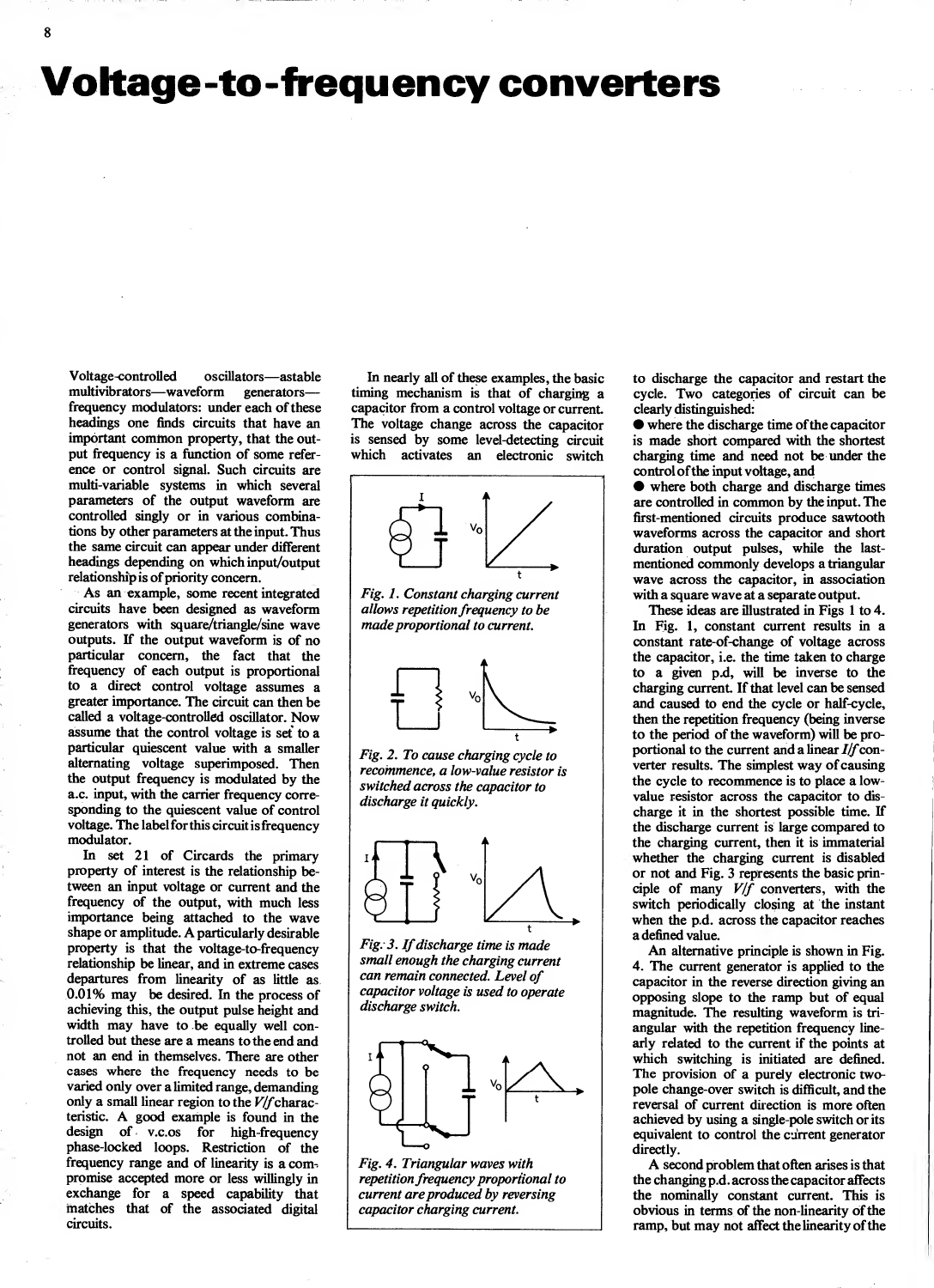



and  $-V$  inputs for Fig. 6 with an op-amp of  $-I$  gain.

 $V/f$  function provided the waveshape is well controlled, e.g. accurate  $V/f$  conversion is possible with simple  $R-C$  charge and discharge circuits though the wave shape is highly non-linear. Where waveshape is also of importance, the capacitor forms part of an operational amplifier integrator circuit, with the virtual earth action ensuring that the charging current is independent of the p.d. The discharge element now has no point connected to ground which can raise problems in activating it. (Fig. 5.)

This technique leads to a simple form of triangular-wave generator shown in Fig. 6 where both the  $+ V$  and  $- V$  inputs have to vary together if the slopes are to remain of equal magnitude. By using both the input and the output of an amplifier with a vol tage gain of  $-1$  this is readily achieved (Fig. 7). Alternative methods include the design of amplifiers whose voltage gain is switched from  $+1$  to  $-1$ , and of integrators in which the direction of capacitor current is reversed by a switch while the magnitude is controlled by a single input voltage.

In all of these circuits there remains the problem of the level sensing circuitry that is to determine the instant of switching; both switching speed and accuracy of level are important making the design of a fast, accurate  $V/f$  converter a difficult one.

The term charge-dispensing is a big one in the literature on precision  $V/f$  converters. A feedback system is set up in which the output pulses from a generator (basically

combined at the mput of the system with the<br>control signal, and the overall feedback is<br>negative, then the pulse rate will be propor-<br>tional to the control signal. monostable in form) are arranged to feed back a constant amount of charge for each output pulse. If these units of charge are combined at the input of the system with the negative, then the pulse rate will be proportional to the control signal.

In block-diagram form in Fig. 8, the principle is illustrated by a combination of  $V/f$  and an  $f/V$  converter. Assuming that the amplifier gain is high, and that the  $f/V$ convertor is very linear then the feedback overcomes any non-linearities in the  $V/f$ converter, i.e.  $V_o = V$  to a high accuracy because of the feedback while  $V<sub>o</sub>$   $\propto$ f ensuring that  $f \propto V$  without reference to the linearity of the  $V/f$  converter. The  $f/V$  converter might be of the diode-pump variety which with suitable design can transfer a fixed charge into a load for each output

A level-sensing monostable gives an output pulse when the input level rises above a critical value. If the input then falls a second pulse is generated on the next excur-<br>sion through the set level in the same sense. An important restriction is that the capacitor shall have been completely discharged<br>prior to the second pulse---otherwise the time taken for recharging will be shortened and the output pulse-width reduced. The output of such a monostable would ideally be a train of constant-amplitude constant width pulses, which could be smoothed and fed back to the input amplifier as in Fig. 9.



Fig. 8. In this "charge-dispersing" system, a constant amount of charge for each output pulse is fed back so that pulse rate can be proportional to the control signal.



Fig. 9. Monostable circuit produces output pulse when input exceeds a certain level, in either sense.



Fig. 10. An alternative arrange ment is to dispense charge into a summing integrator. Output pulse rate is a linear function of control voltage or current.



Fig. 11. Technique of using two current sources, but switching only the one having twice the value of the other, is used in some i.cs.



Fig. 12. Triangular wave generator using technique of Fig. 11. Comparator reference inputs are set to  $2V/3$  and  $V/3$ , the capacitor voltage ranging between these limits.

A better arrangement dispenses these units of charge into a summing integrator Fig. 10. For positive pulses a negative control voltage is required, the integrator out put ramping up until a pulse is produced from the monostable. The charge dispensed into the summing junction causes the out put of the integrator to fall, again rising slowly under the action of the control current. On average, the net charge inflow has to be zero, the charge dispensed per pulse is constant and hence the pulse-rate is a linear function of the control voltage/ current

Other recent i.cs revert to the separate constant current circuit for timing circuits and waveform generators, and the re sulting  $I/f$  linearity can be accurate enough for many applications. One tech nique is to have two current sources one set by the external control voltage, the other of opposite polarity but of twice the magnitude—Fig. 11. Keeping the former permanently on and switching the latter on and off makes the net current in the capacitor change from  $+I$  to  $-I$ . A circuit configuration to use this technique to produce a triangular-wave generator is shown in Fig. 12.

Two comparators sense the capacitor<br>voltage, their reference inputs being set to  $V/3$  and  $+ 2V/3$  by an internal potential divider. Assume the current at  $I$ ; the capacitor charges until its p.d. reaches  $+2V/3$ . Comparator 1 changes its output and resets the flip-flop. This reverses the direction of current flow until the capacitor discharges to  $+V/3$ . The comparator 2 operates setting the flip-flop into its original state and restarting the cycle.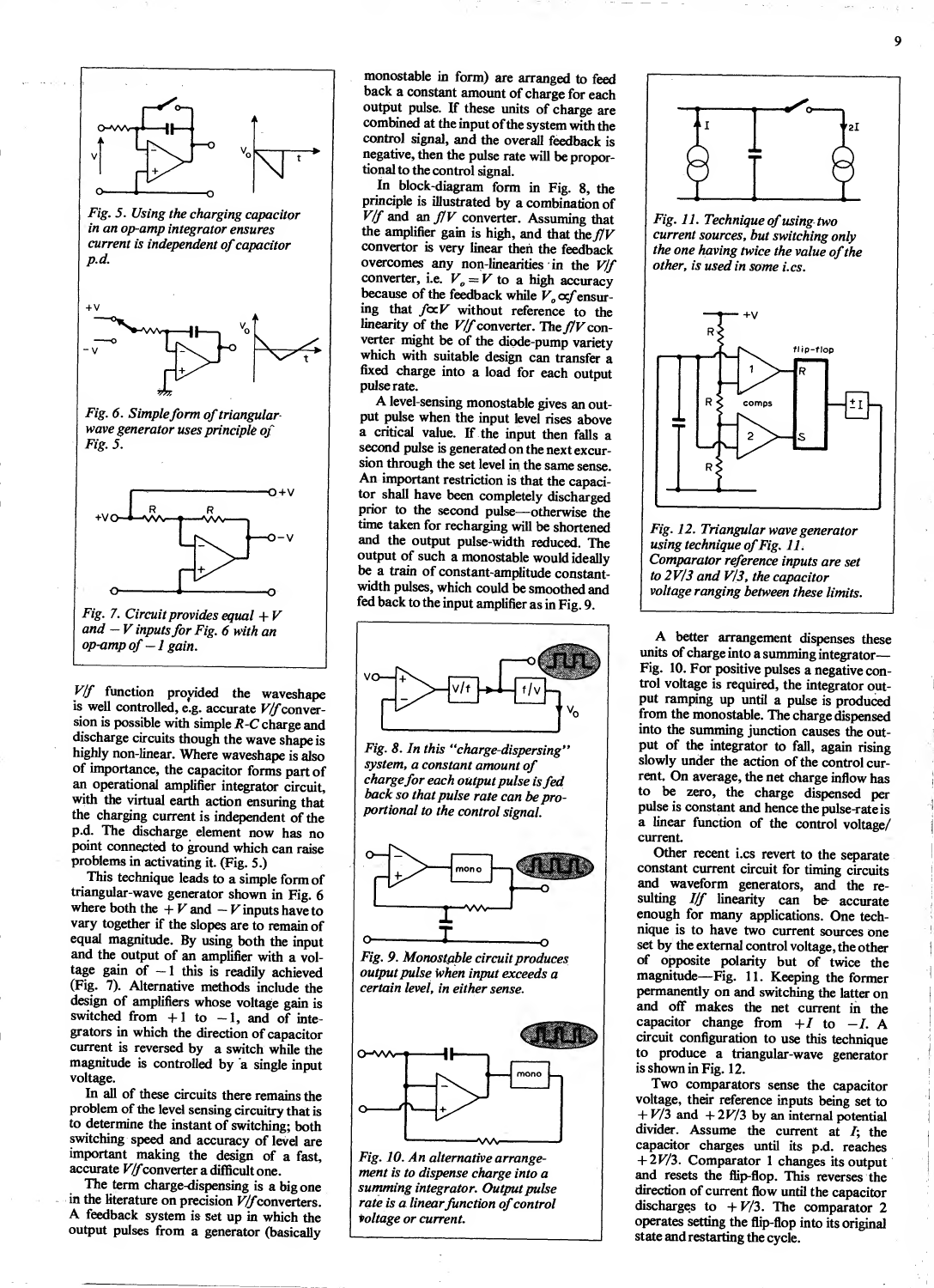## Unijunction voltage-to-frequency converter



#### Circuit description

With the removal of the unijunction transistor the circuit of Fig. <sup>1</sup> is simply an integrator which, with a positive  $V_{in}$ , gives a negative-going ramp  $V_0$ . If the i.e. gain is sufficiently high then  $V_0$  is  $-V_{\rm inf}/RC$ . The unijunction serves to discharge the capacitor each time the voltage between  $e$  and  $b_1$ reaches the unijunction trigger voltage. The circuit therefore

goes through the cycle shown right. Upper limit of  $-1.8V$  is the voltage at which the unijunction reverts to being an open circuit. Lower limit of -11.7V is arbitrary and is the result of choosing V, R and C so that  $V_{in}=10V$  gave a frequency of 1kHz. With  $\pm 15V$ supplies this obviously cannot be extended beyond 15V. The degree of linearity in the plot of frequency against Vin shown in Fig. 2 is quite high e.g. 10V gave 1kHz, 5V gave 498Hz, IV gave 96Hz and 0.15V gave 16Hz. Rise time of the output waveform (Fig. <sup>1</sup> circuit gave the waveform of Fig. 3) corresponding to the time when C is discharging, was  $15 \mu s$  i.e. 1.5% of the period at 1kHz, so the circuit cannot be

recommended for much higher frequencies.

But from the expression for the downward ramp it is clear that the same frequency range can be achieved by the use of different values of R and C, and also of V. It will, of course, be generally desirable to keep R relatively high to give high input impedance.

**Components** IC 741,  $\pm$ 15V supplies Tr 2N2646  $10nF$ R  $100k\Omega$ <br>V' 3.3V V<sub>in</sub> see graph Vo see graph

s –

Fig. 4

pulses. An alternative

Circuit modifications The modification shown in Fig. 4 to the circuitry around the unijunction transistor will provide a pulse train at V'o, the frequency being the same as that of the main circuit. The leading edge of this pulse train will correspond to the rising edge of Vo shown in Fig. 3. This V'o will, of course, have the advantage of going much closer to zero in the time between the

voltage-to-frequency converter reported by Swarup and Banerjee is shown in Fig. 5. It is basically a unijunction oscillator with constant-current drive to the capacitor, this

 $\begin{picture}(180,10) \put(10,10){\line(1,0){15}} \put(10,10){\line(1,0){15}} \put(10,10){\line(1,0){15}} \put(10,10){\line(1,0){15}} \put(10,10){\line(1,0){15}} \put(10,10){\line(1,0){15}} \put(10,10){\line(1,0){15}} \put(10,10){\line(1,0){15}} \put(10,10){\line(1,0){15}} \put(10,10){\line(1,0){15}} \put(10,10){\line(1,0){15$  $\bigvee$   $\bigvee_{\text{out}}$ 



and the control of the control of the control of the control of the control of the control of the control of the control of the control of the control of the control of the control of the control of the control of the cont



current being proportional to the voltage  $V_{B}$ . A linear relationship between VB and the output frequency is claimed in the range 0 to 500Hz. The basic action of the unijunction oscillator and modifications to reduce the discharge time of C are fully described in Circards set 3 (waveform generators) card 4.

#### Reference

Swarup & Banerjee, Linear voltage to frequency and voltage to pulse width converters using unijunction transistors. Int. J. Electronics, vol. 32, 1972, pp. 377-81.

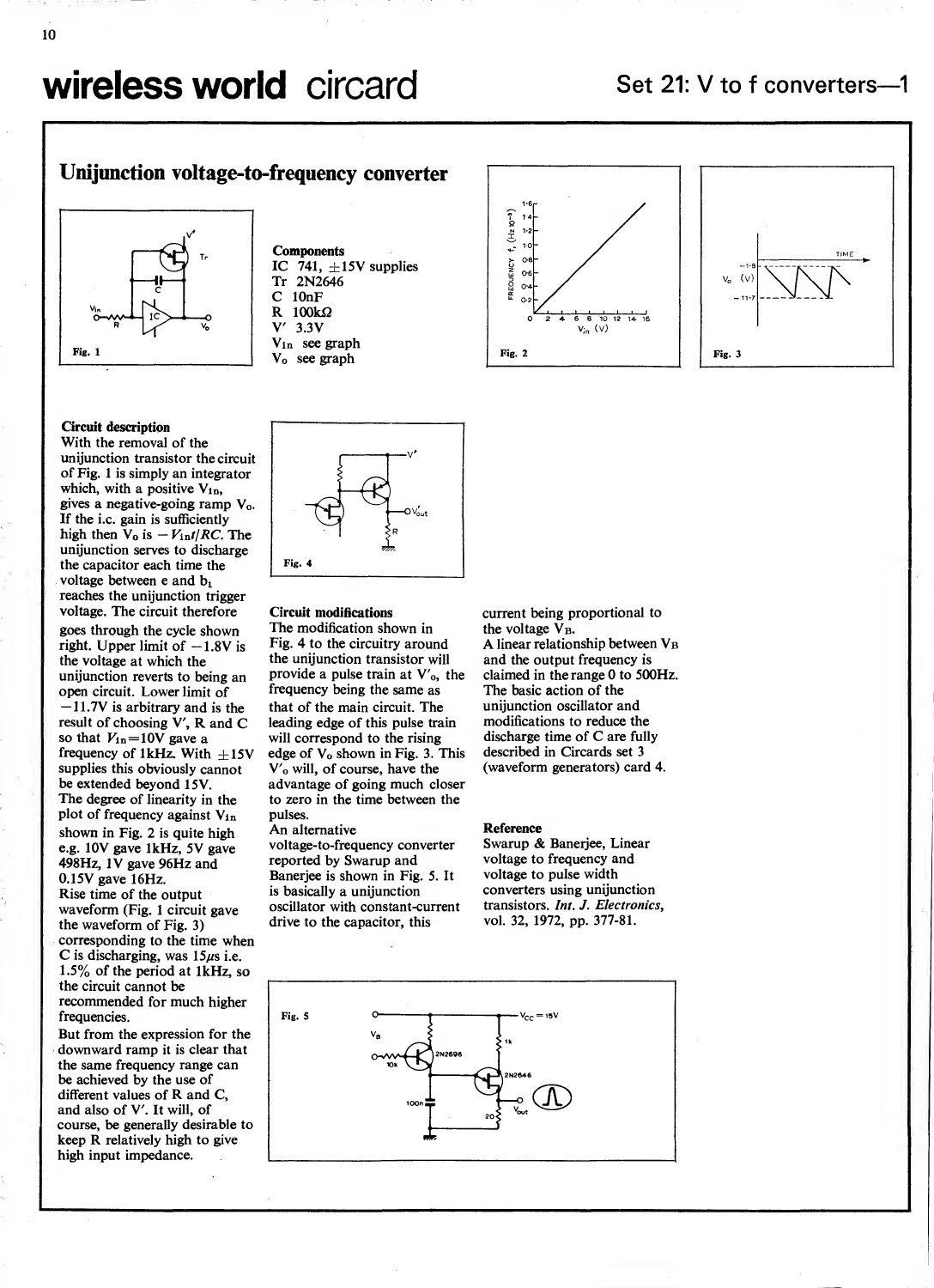

## Multiplier voltage-to-frequency converter

#### Circuit description

The circuit of Fig. <sup>1</sup> is basically a closed-loop integrator-comparator square-triangle generator, comprising  $IC_2$  and  $IC_3$ , with a  $\qquad C$ multiplier  $(IC_1)$  inserted in the loop to provide control of frequency. The value of the output voltage from the multiplier is a scaled version of the product V<sub>out2</sub> and the control voltage  $\bar{V}_C$ . Thus the amplitude of the signal to be integrated is directly proportional to a scaled value of the control voltage. A positive voltage applied to the inverting integrator charges  $C_2$ with its output end negative relative to the input end (held close to OV by negative feedback through  $C_2$  and the high gain of  $IC_2$ ). Thus,  $V_{\text{out}_1}$ goes negative until the current it feeds through  $R_9$  exceeds the positive current in R<sub>10</sub>, resulting in a negative current to the non-inverting input of the Schmitt comparator. Vout2 then rapidly switches to a negative value due to positive feedback applied to  $IC<sub>3</sub>$ , causing the multiplier output to go negative (V<sup>e</sup> is always positive). The output from the integrator then starts rising until it reaches a positive voltage sufficient to make the comparator change its state again, returning V<sub>out2</sub> and the multiplier output to their original positive values. Hence,  $V_{\text{out}_1}$  is a triangular

wave and V<sub>out2</sub> a square wave with frequency linearly dependent on the control voltage

### Component changes

Useful range of supplies:  $\pm 7$  to  $\pm 16V$ . Increase  $C_2$  to reduce upper frequency limit. Useful range of V<sub>e</sub> is about 0 to  $+11V$ . Changing  $IC<sub>a</sub>$  to a 301 type op-amp increases slew-rate capability.

 $R<sub>9</sub>$  can have a wide range of values the lower limit being imposed by heavy loading of  $IC<sub>2</sub>$  and the upper limit by the failure of  $IC<sub>3</sub>$  to switch before it saturates.

#### Circuit modifications

Accuracy of frequency control largely depends on the nonlinearity and offset voltages in the multiplier part of the loop. Output offset adjustment is provided by  $R_7$  and independent adjustment of the offset voltages at the multiplier's X and Y inputs (pins <sup>3</sup> and 5) can be obtained by the  $25-k\Omega$  potentiometers  $R_{12}$ ,  $R_{13}$  shown in Fig. 4, where  $R_{14}$ ,  $R_{15}$  are 100k $\Omega$ .

• For a given value of control voltage frequency depends on the scale factor of the multiplier. Adjusting this allows the output frequency to be made a simple linear function

Typical performance Supplies  $\pm 15V$ ,  $\pm 8.5mA$  $IC_1$  XR2308  $IC_2$ ,  $IC_3$  741  $D_1$ ,  $D_2$  3.3V Zeners  $R_1$ ,  $R_3$  22k $\Omega$  $R_2$ ,  $R_6$  330k $\Omega$   $R_4$ ,  $R_5$  68k $\Omega$ <br> $R_7$  100k $\Omega$   $R_8$ ,  $R_{9}$ ,  $R_{10}$  10k $\Omega$  $R_{11}$  2.2k $\Omega$   $C_1$  22pF,  $C_2$  1nF See Fig. 3 for graph of  $f/V_c$  and Fig. 2 for waveforms.





of V<sub>c</sub>. The factor can be adjusted in three ways: (1) by adjusting the op-amp gain in the multiplier block by means of  $R_2$ , (2) by adjusting the gain of the multiplier block by varying  $R_4$  and  $R_5$ , and (3) by connecting the  $V_{\text{out}_2}$  signal to the Y input of the multiplier (pin 5) through a

ground-referred potentiometer. • Asymmetry in the output waveforms due to mismatched Zener diodes can be corrected by applying a bias voltage  $V_B$ of suitable polarity to the comparator input via  $R_{16}$ , as shown in Fig. 5. Alternatively, this arrangement with  $V_B = \pm V$ and  $R_{16} = 10k\Omega$  can be used to purposely introduce a d.c. offset into the output waveforms.

Other methods may be used to limit the amplitude of the output voltage from the comparator, e.g. by using a diode bridge limiter or by replacing  $IC<sub>a</sub>$  with an op-amp of the type providing access to the drive point of its output stage, such as a 748. This allows the comparator output to be



clamped by zener diodes or suitably-biased transistors connected to the output stage drive point.

• For higher frequency operation the multiplier/op-amp block can be replaced by a separate multiplier (MC1495) and inverting amplifier (LM318), the 741 -type integrator replaced by an LM318 integrator and the Schmitt replaced by an LM311.

#### Further reading

Graeme, J. G. Applications of operational amplifiers, McGraw-Hill 1973, pp. 161/2. Graeme, J. G., Tobey, G. E. & Heulsman, L. P. Operational amplifiers, McGraw-Hill 1971, pp. 237-51. XR-2208/2308 operational multiplier data sheet, EXAR Integrated Systems Inc. 1972.

#### Cross references

Set 2, card <sup>1</sup> Set 3, cards 1, 5 Set 13, card 9 Set 17, cards 3, 6 Set 21, card 4

11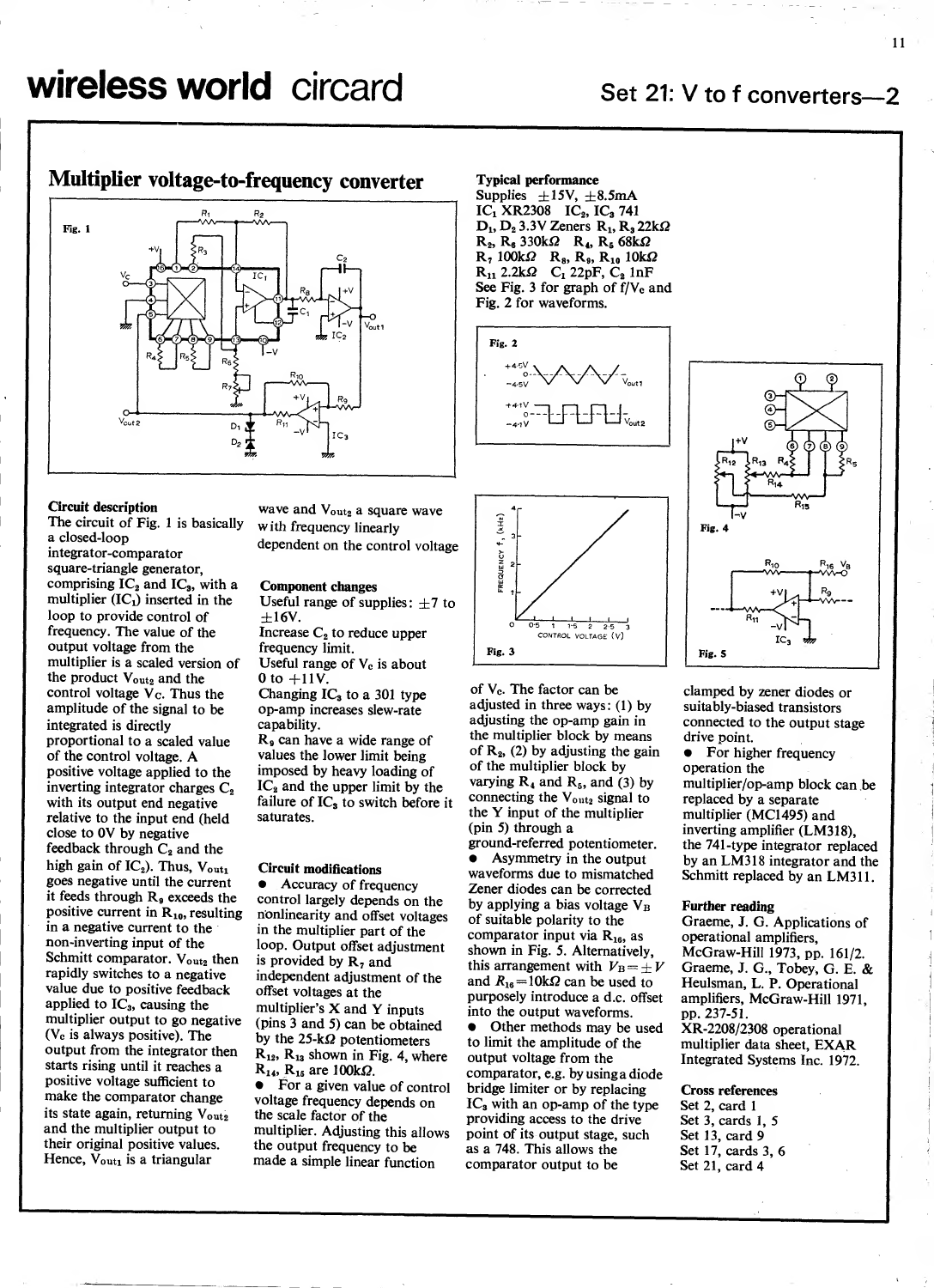### Delta-sigma voltage-to-frequency converter





Η



pulses derived from the output of a D-type flip-flop which receives the comparator's output at its data input. The circuit of Fig. <sup>1</sup> is that to which the typical performance data refers. This is a simplified form of the arrangement previously discussed with the electronic switch, separate reference source and precision comparator removed. (Note that whilst the integrator used both positive and negative



supplies the D-type flip-flop is connected only across the positive supply.) As the D-type produces output pulses equal in amplitude to the V<sub>DD</sub> rail voltage only when its data input receives a positive pulse from the integrator, a separate switched reference is not essential. Also, the precision comparator can be replaced by  $R<sub>3</sub>$  which limits the negativegoing pulses to the data input of the D-type which acts as the comparator. Average frequency/Vc graph (Fig. 4) has a linearity of  $\pm 0.1\%$  up to  $f=f_c$  when  $V_c=V_{\text{DD}}$ . No further increase in frequency is possible except by increasing the p.r.f. of the clock source. Output pulse waveform of Fig. 5, inverted by  $IC<sub>3</sub>$ , is of  $V_c = V_{\text{DD}}/2$ , the dashed pulse only being present when  $V_c$  is raised to V<sub>DD</sub>. The circuit of Fig. 6 is another simplified form of the more general system where the comparator had been omitted

and the electronic switch is realized by a junction f.e.t. The positive supply rail is used as the voltage reference source and the output is taken from the Q terminal of the D-type flip-flop  $IC_2$ , which is a complementary m.o.s. version to conserve power. This circuit is capable of linear v-to-f conversion within  $\pm 0.05\%$ almost independently of temperature changes. Typical values are:  $V \pm 2.7V$ 

IC<sub>1</sub> LM4250C  $IC_2$   $\frac{1}{2}$   $\times$  MC14013CL  $R_1, R_2, R_3, R_4$  100k $\Omega$  $R_5$  5.6M $\Omega$ ,  $C_1$  100nF Tr<sub>1</sub> 2N4396

Further reading Defreitas, R.Low-cost way to send digital data, Electronics Design, pp. 68-73, Jan. 18. 1974 Ross, P. J. Simple accurate voltage to frequency converter. Jnl. of Physics E, vol. 7, pp. 706/7. Alusten, B. Calculate with a v-f converter, Electronics Design, June 7, 1974, pp. 130-2.

#### Circuit description

A class of voltage-to-frequency converter gives an output in the form of a pulse train where the repetition frequency is directly proportional to the instantaneous value of the control voltage but the pulses are generated asynchronously. The output from a delta-sigma encoder is again a pulse train but its average pulse repetition frequency is proportional to the control voltage and the pulses are generated in synchronism with a clock pulse waveform. The basic form of a delta-sigma modulator is essentially a voltage-to-pulse ratio converter (Fig. 3). The circuit maintains a constant voltage across  $C_1$  as the input voltage is varied, which requires that the charging current from the voltage reference source to be switched into  $C_1$  at a repetition rate that attempts to keep the net change in voltage across Q at zero. Thus the rate at which the reference current must be switched into the capacitor must be proportional to the input voltage. If the reference current is switched under the control of a stable clock-pulse

be proportional to V<sub>in</sub> and synchronized with the clock pulse source. Assuming that the net voltage across  $C_1$  is zero, that  $V_{in}$  is negative, that  $V_{ref}$  is positive and  $IC<sub>1</sub>$  is a high-gain op-amp then  $I_1 = I_2$ ,  $V_{\text{out}}$  (mean)  $=0$  and  $I_{\text{out}}$  (mean) $=0$ . As the inverting input of  $IC<sub>1</sub>$  is a virtual earth,  $I_1 = V_{1n}/R_1$  and  $I_2 = kV_{\text{ref}}/R_2$  where k is pulse duty cycle required to keep  $I_2 = I_1$ . Equating these currents gives

$$
\frac{V_{1n}}{R_1} = k \frac{V_{ref}}{R_2},
$$

where k is the ratio of the output pulse repetition rate (f to the clock pulse repetition rate (fe). Hence

$$
f = \left(\frac{R_{2}f_{c}}{R_{1} V_{\text{ref}}}\right) V_{1\text{n}}.
$$

By making  $R_2=R_1$  and  $V_{\text{in(max)}} = V_{\text{ref}}$  the maximum output p.r.f. is that of the clock source and the average output pulse rate is proportionally smaller for smaller values of Vin. The arrangement of Fig. 2 uses an analogue transmission gate to realize the switch S.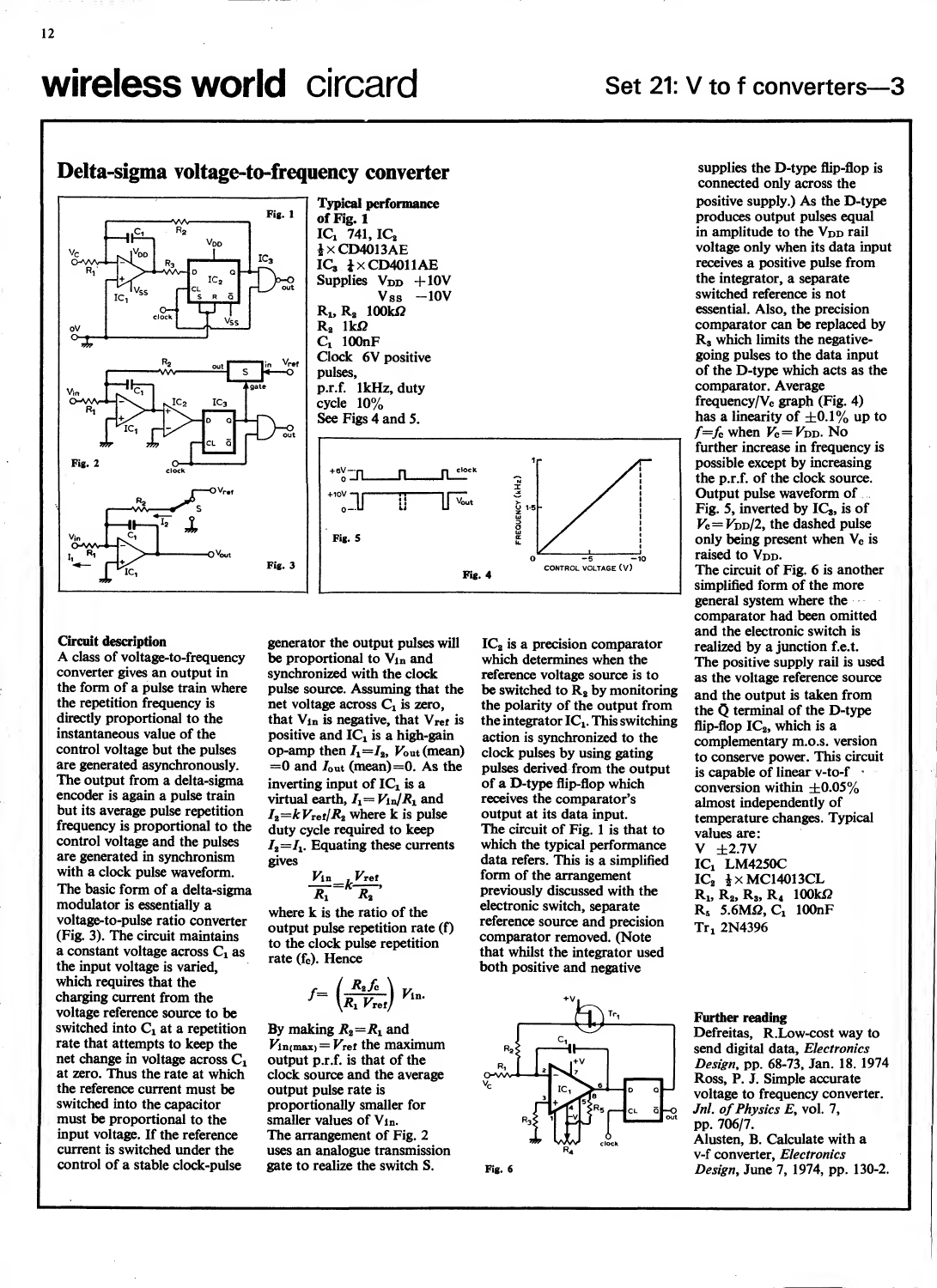13

## Sinewave voltage-to-frequency converters



### Circuit description

This circuit (Fig. 1) is one of the many forms of Wien bridge oscillators with  $Tr_1$  and  $C_1$ forming the series-connected frequency-dependent arm with  $Tr<sub>2</sub>$  and  $C<sub>2</sub>$  forming the parallel connected arm of the bridge. For oscillation to occur the closed-loop gain must be unity, the required amount of gain being provided by the inverting operational amplifier  $IC_2$ , the gain being determined by the ratio  $R_2/R_1$ . With this configuration the commonpoints of the frequencydetermining resistors are connected to the virtual-earth inverting input of IQ. This is a convenient arrangement for replacing these resistors with elements which have a resistance that can be controlled by a ground-referred voltage source. In the above circuit these elements take the form of a pair of matched c.m.o.s. transistors which have gate source resistances that depend

Typical performance Supplies  $\pm 15V$  $IC_1$ ,  $IC_2$  741  $Tr_1, Tr_2 1/6 \times CD4007AE$ <br>R<sub>1</sub> 150 $\Omega$  $R_2$  thermistor type R13  $C_1, C_2$  100nF Vouti 520mVpk-pk  $V_{\text{out}_2}$  1.04V pk-pk See graph for  $f/\bar{V}_c$  (Fig. 2)





on the control voltage  $V_c$ . Linearity of the voltage-tofrequency conversion characteristic is not particularly good over a wide range of frequencies but may be adequate for many purposes where only a restricted frequency range is required. Resistance of the f.e.ts depends on their drain-source signal voltages as well as on the control voltage V<sub>c</sub> but this can be reduced, and the linearity of f.e.t. resistance-to-control voltage characteristic linearized, by using local feedback around the f.e.ts as shown in Fig. 3, where  $R_3$ ,  $R_4$ ,  $R_5$  and  $R_6$  may be of the order of 1MQ. If the closed-loop gain deviates from unity the amplitude of oscillation will vary with time, so to avoid extremely precise setting of gain it is initially set slightly high and then automatically controlled the a.g.c. being achieved with a thermistor in the above circuit. In addition to the use of local feedback on the f.e.ts, these elements could be connected to form only part of the frequency-determining resistances with bulk of the values in the form, of series connected resistors which would tend to swamp out the non-linearities in the f.e.t. Whilst restricting the range of control.

The f.e.ts could be replaced by matched photoconductive resistors or by bipolar transistors which are switched on and off by current pulses to the bases, the mean collector emitter resistance being controlled by the pulse

repetition frequency. A voltage-to-frequency converter using a pair of all-pass active networks is shown in Fig. 4. These networks, using  $A_1$  and  $A_2$ , have a constant gain magnitude but a phase shift given by  $\phi_1 = -2\tan^{-1}(\omega C\tilde{R}_1) - 180^\circ$  and  $\phi_2 = -2\tan^{-1}(\omega C R_2) - 180^\circ$ respectively. With the 180° phase shift through the a.g.c. amplifier  $A_3$  the circuit will oscillate at a frequency  $1/(2\pi C \sqrt{R_1R_2})$ Hz, which shows that a voltage-to-frequency conversion may be obtained by making  $R_1$  or  $R_2$  or both voltage-dependent resistors, e.g. f.e.ts. For a wide range of frequency variations  $R_1$  could be a voltage-dependent resistor and  $R_2$  a range-switching resistor. For  $R=R_1=R_2$  the outputs are generated with a controllable phase difference  $\phi = (\phi_1 - \phi_2) = -2\tan^1(\omega CR).$ Circuit of Fig. 5 uses two active integrators and two multipliers to produce a voltage-tofrequency converter having quadrature outputs that can have a very fast response to changes in V<sub>c</sub> provided a fast a.g.c. system is added to the basic circuit. Under this condition the circuit will oscillate at a frequency which allows the double integration to take place without changing the amplitude of the signal. Multiplier M<sub>2</sub> provides an output  $V_2 = + V_c$ .  $V_{\text{out}_1}$ /10 and M<sub>1</sub> gives an inverted output, to maintain the loop phase shift, of  $V_1 = -V_c$ .  $\hat{V}_{\text{out}_2}/10$ . With the 1/10 scaling factor, frequency of oscillation is  $V_c/20\pi RC$ . Multiplier M<sub>1</sub> could be replaced by an inverting operational amplifier.

### Further reading

Von Ow, H. P., Reducing distortion in controlled attenuators using FETS. Proc. IEEE, 1968, pp. 1718/9.

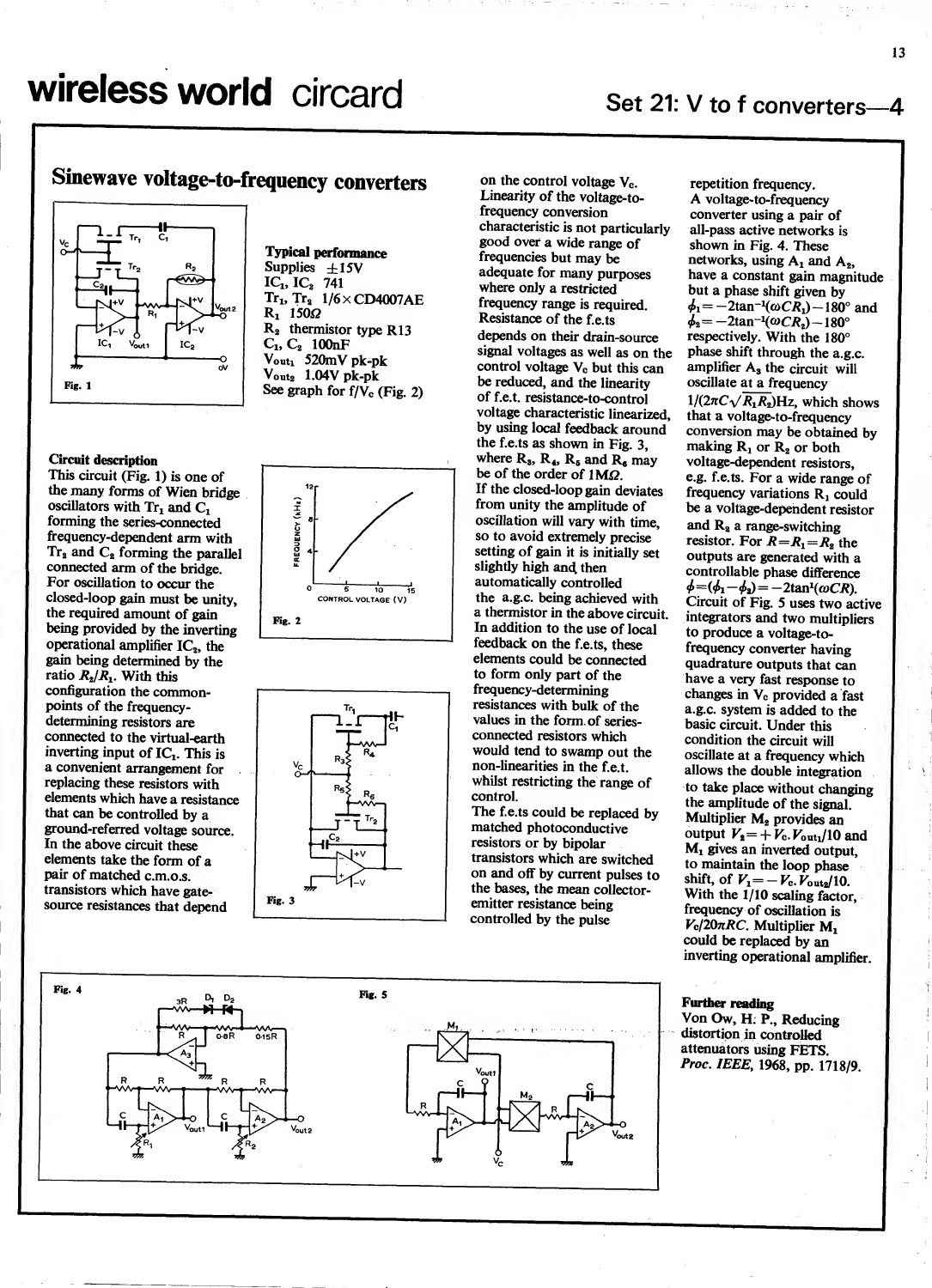

#### Circuit description

This is a twin circuit based on R-C integration to provide the triangular waveform and level sensing to provide a square wave which operates an electronic switch controlling polarity applied to the integrator. Outputs X and Y are cross-connected giving control of electronic switches  $Tr<sub>2</sub>$  and  $Tr<sub>1</sub>$  respectively and triangular waveforms which are  $90^\circ$  out of phase. IC<sub>5</sub> and IC<sub>6</sub> provide high open-loop gain, and at low frequencies provide faster switching than comparators. V<sub>out1</sub> is a positive-going ramp until Tr<sub>1</sub> changes state and this occurs at the instant of zero-crossing of V<sub>out2</sub>, which then switches IC<sub>6</sub>. Vout<sub>1</sub> then ramps down and changes the state of Tr<sub>2</sub> when a zero-crossing point is reached. The time taken to go from say a positive peak to zero level depends on the RC time constant and the value of Vcontroi. It should be noted that as no amplitude controls for the output are imposed, one or other of the integrators will reach saturation before the other output reaches its zero crossing point.

#### Circuit modifications

• Use a switched integrator rather than a switched gain amplifier. This makes  $IC_1$ ,  $IC_3$ redundant (Circard Set 3, No. 5). LM3900 quad package may be now arranged to provide the two outputs. • Phase shift oscillator (above) provides three outputs with 60° phase relationship.  $IC_1-IC_3$ : 1/6  $\times$ CD4049, R: lOkQ, C: 2700pF, frequency: 13kHz. As the c.m.o.s. gates are being used in their linear region, both the n- and p-type transistors will be conducting and hence power consumption will depend on the supply voltage. Typically the total current drain from the supply for the above network is<br> $V_{\text{DD}} - V_{\text{SS}} = 3V$   $I_{\text{T}} = 0$  $V_{\text{DD}}-V_{\text{SS}} = 3V$   $I_{\text{T}}=0$  ap<br>  $V_{\text{DD}}-V_{\text{SS}}=10V$   $I_{\text{T}}=12\text{mA}$  or  $V_{\text{DD}}-V_{\text{SS}} = 15V$   $I_{\text{T}} = 30mA$  by Frequency may be controlled by substituting voltagedependent resistors for each  $R_1$ 



and maintaining as close a ratio as possible between the R values. Frequency is approximately  $1/3 RC$ . Note that with the CR values necessary for 60° phase shift at a specific frequency, the output of each buffer stage is attenuated by about one half and hence the minimum gain of each stage must be  $> 2$ .

An alternative arrangement is shown above right, using similar c.m.o.s. buffer inverters. In this case the resistor ratio is critical and theoretically for infinite gain amplifiers  $R_2 = R_1/2$ and a much better approximation to sinusoidal outputs is obtainable from each buffer, again phase shifted by 60°. Typical values  $R_1$ :100k $\Omega$ ,  $R_2$ : 33 to 39k $\Omega$ , C: 2700pF,  $V_{\text{DD}}-V_{\text{SS}} = 6V$ , frequency 1 kHz.

These buffers have gainfrequency responses which give higher gains for lower supply voltages. Typically 50dB at  $+3V$  up to 100Hz, and  $30dB$  at  $+10V$  up to  $100kHz$ . Hence since the gains are finite, then  $\mathbf{R}_2$  must be less than  $R_1/2$ . But at the lower values of the supply range <sup>3</sup> to 15V, some flexibility of this value between each  $R_2$  is permitted. At higher levels the ratio is more critical,  $R_2$  may be replaced by f.e.ts employed as v.c.r. to obtain a restricted frequency range.

#### Further reading

Voltage controlled two-phase sawtooth oscillator, Wireless World, June 1973, p. 285. AN-88 CMOS Linear Applications, National Semiconductor, p. 170. Frequency controllable 3-phase sinewave generator, Electronic Engineering, July, 1974.

Cross references Set 11, card 6. Set 8, card 1.

# Vout 1<br>O  $\frac{V_{\rm out2}}{Q}$ Vout3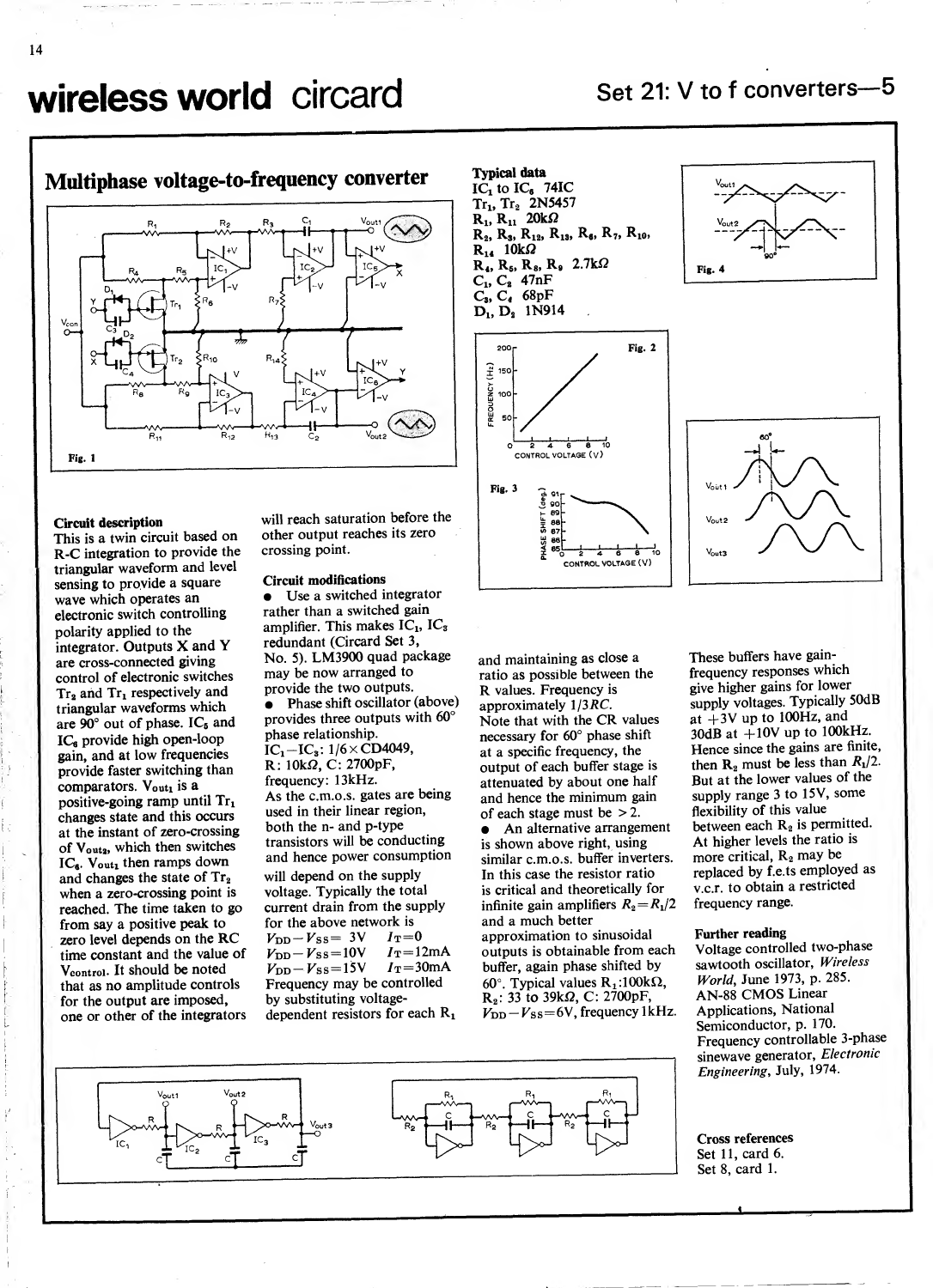## Monolithic voltage-to-frequency converters



#### Circuit description

 $6.4$ 

An emitter-coupled astable multivibrator uses a single capacitor for timing. The circuit has high switching speed because charge storage effects are avoided by using the transistors in a non-saturated mode. This circuit is the basis of the above medium-scale integration package, where variable frequencies are

Typical data IC **\**SN74S124N  $C_1$  220pF  $\vec{V}_s = \vec{V}_s' + 5V$  d.c. Frequency range 0.7 to 1.8MHz (approx. linear)

obtained by charging the external capacitor at different rates via an internal voltage-controlled current source. The i.c. package contains two identical networks, but if only one is being used, it is essential that both ground connections (pins <sup>8</sup> & 9) are earthed to ensure earthing of the substrate and good isolation. The enable terminal



(no. 11) must be grounded for continuous output at the output terminal. Output is disabled if this terminal is taken to logic high or open-circuited. Graphs opposite indicate linearity over a restricted range for each capacitor value, and waveform deteriorates at very low values of  $C_1$ , and thus at high frequencies.

#### Circuit modification

• Emitter-coupled astable output swings are usually restricted. An additional output stage supplied via V'<sup>s</sup> permits the output swing to be approximately OV up to V'<sup>s</sup> and hence t.t.l. compatibility is easily achieved, i.e. V's and Vs need not be the same. • Variable-capacitance diodes

may provide a wider frequency range, depending on type (see over). Supply voltage 4.5 to 6.5V, frequency maintained constant.



Supply  $\pm 10V$  $IC_1$  SH74S124N  $IC_2$  LM301<br>R<sub>1</sub> R<sub>2</sub> 10kΩ  $R_3 R_4 100k\Omega$ <br>C<sub>2</sub> C<sub>3</sub>  $1\mu$ F C<sub>4</sub> C<sub>5</sub> MV16408

 $IC<sub>2</sub>$  is connected as a non-inverting amplifier with a voltage gain of two, so that the biasing voltage in this case is twice the control voltage. This gain can be altered for<br>appropriate voltage range. A claimed frequency range of voltage-controlled oscillator.<br>
2 to 20MHz using variactors  $C_{\rm T}$  4.7nF  $C_{\rm c}$  0.047 $u$ F MV1403 and MC1456 for  $IC<sub>2</sub>$ is documented in the referenced Maximum sweep rate 1MHz literature.

VOLTAGE (V)<br>2 - 2 - 2<br>3 - 0 - 3 - $R$  0. §0-5  $C_4 = C_5 = MV1640B$ 7 8 9 10 11<br>FREQUENCY f, (MHz)

Components (circuit right) IC<sub>3</sub> LM566, SE/NE566 General-purpose voltage-controlled oscillator.<br>C<sub>T</sub> 4.7nF  $C_6$  0.047 $\mu$ F  $R_s$  4.7k $\Omega$   $R_T$  10k $\Omega$  and  $R_T$  10k $\Omega$  and  $R_T$  10K $\Omega$  and  $R_T$  10K $\Omega$  and  $R_T$  10K $\Omega$  and  $R_T$  10K $\Omega$  and  $R_T$  10K $\Omega$  and  $R_T$  10K $\Omega$  and  $R_T$  10K $\Omega$  and  $R_T$  10K $\Omega$  and  $R_T$  10K $\Omega$  and  $R_T$  10K $\Omega$  and  $R_T$  $R_T$  and  $C_T$  are the frequency

range determining components. For a fixed value of  $C_T$  10:1 variation in frequency is possible via a variable input at Vcontroi which should be within the range 3 to 5.5V for  $V_{\text{ee}} = \pm 6V$ .

The above values provide for a<br>maximum free-running<br>frequency of about 10kHz for  $Tr_1$  off. For  $V_8 = -3V$ ,  $Tr_1$  is saturated, hence increasing timing capacitor 10 times, free-running frequency is then approximately 1kHz.

Control voltage measured between pins 8 and <sup>5</sup> should be in the range 0 to  $0.25 V_{\text{ee}}$ . (It is this voltage divided by  $R_T$  which defines capacitor charging current.) Frequency is

$$
\frac{2(V_{\rm cc} - V_{\rm control})}{R_{\rm T}C_{\rm T}V_{\rm cc}}
$$

Further reading Klein, E. Medium-scale integration for instrumentation and control, Semiconductors (Motorola) vol. 2 no. 1 1971. p. 20.



Signetics: SE/NE566 function generator data sheet.

Cross references Set 17, card 3 Set 8, card 9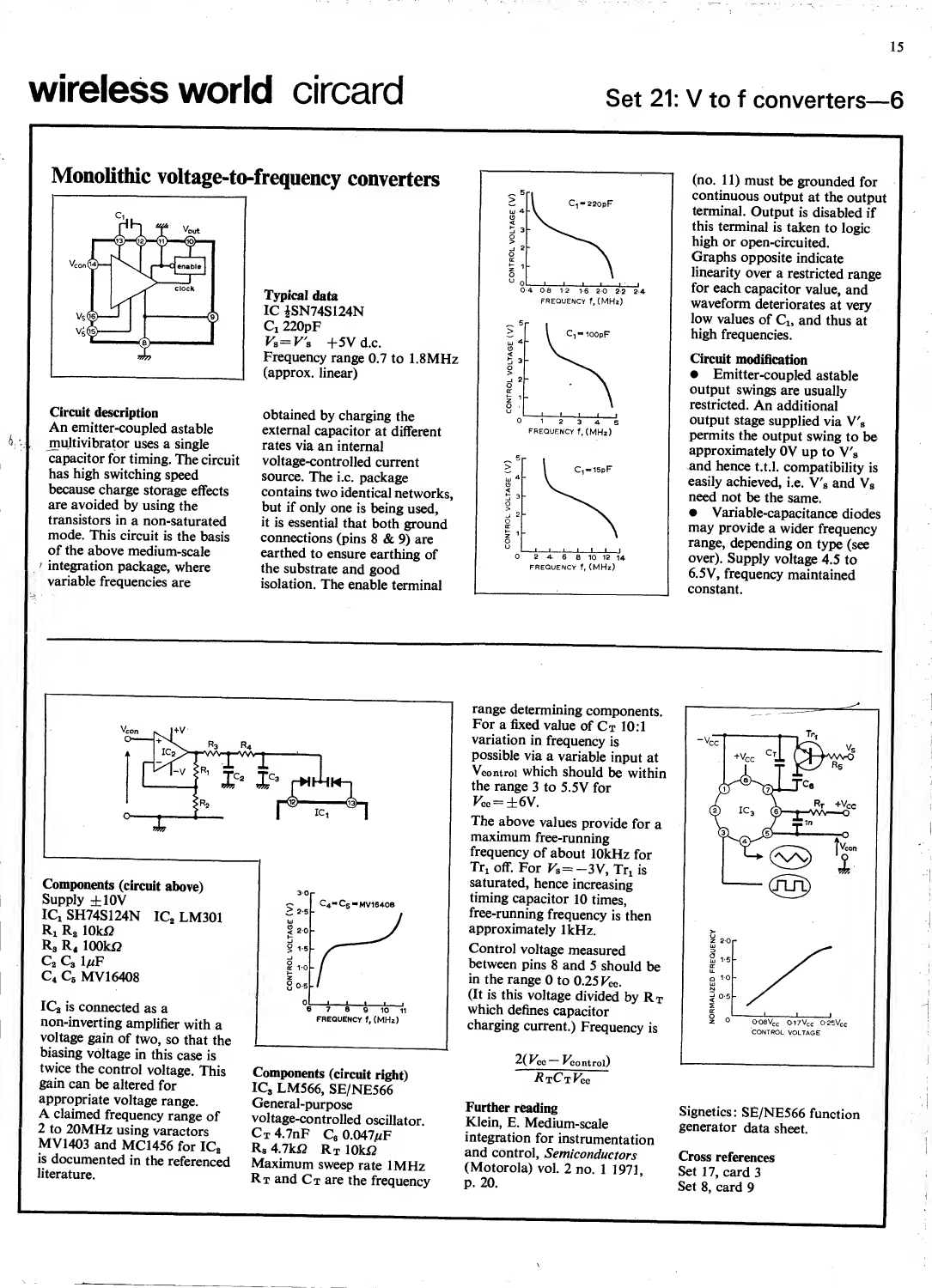

**Components** R  $100k\Omega$ , C 0.22 $\mu$ F IC 741 Unijunction V-f'<sub>o</sub>—see over, centre. Monostable—see over, 1 right  $V_{in}$  0  $\rightarrow$  -10V

#### **Performance**

Graphs of  $f'_0$  and  $f_0$  are shown in Figs. 2 and 3. Graph of V against f<sub>o</sub>, corresponding to open-loop v-f conversion, is shown in Fig. 2, with  $V_{in}$ against  $f_0$  shown in Fig. 3. Linearity achieved was better than 0.5%—clearly much better than the open-loop performance.

#### System description

If the loop gain of a closed-loop system is high then the effect of non-linearities in the forward path is much reduced. In this case we have a highly non-linear  $V$  to  $f_0$  converter and an integrator/error detector is then included to provide the feedback. In d.c. terms, the integrator can be regarded as having infinite gain since for finite input voltage the output

voltage after infinite time is infinite, ignoring the effect of saturation. Alternatively:  $\Delta V =$ 

$$
1/RC\int_{0}^{T}V_{\mathrm{in}}dt+1/RC\int_{0}^{t}15dt
$$

The steady-state condition of constant f<sub>o</sub> can only occur when V is constant and this occurs when  $\Delta V$  is zero i.e. when the integral of the input signal and the integral of the feedback signal exactly cancel. Hence exact correspondence between changed to that shown in Fig. 4.  $V_{in}$  and  $f_0$  can be expected if the integrator and feedback signal are "perfect". Immediate improvement in the system would be effected if an i.c. with much lower input current requirements were used e.g. 308. Further improvement would be obtained by the use of a low-loss capacitor. The c.m.o.s. monostable was included to give an output pulse train of well defined height and width and overall shape. A better  $f'$ <sub>o</sub> to  $f_0$ converter could have been used. It should be noted that the overall characteristics are now dictated by the feedback signal and the integrator so that



forward path changes, causing changes in f<sub>o</sub>, will be completely cancelled, apart from transient effects. Changes in the shape of f<sub>o</sub>, e.g. impulse height and width, will however have an effect on f<sub>o</sub>, although not linearity.

#### System modification

Effectively, the combination of the monostable and integrator is an f'<sub>0</sub> to v converter. The system could therefore be K would be chosen to be sufficiently high such that the linearity of the overall system is equivalent to that of the f to v converter. This is only satisfactory if the shape of the f'o pulses is satisfactory.

#### Element description

The circuit of Fig. 5 shows the detail of the unijunction v to f converter (card 1) used. The opto-elements are included to show that their inherent isolating properties can be used not least to produce a very non-linear v to f'<sub>o</sub> characteristic. This is because  $D_1$  requires approximately 1.6V to conduct and there is non-linearity in the

device current transfer ratio. Resistor  $R_2$  is included to protect the transistor and  $R<sub>4</sub>$  is large to

produce a sufficiently large pulse to trigger the monostable. Resistor  $R_1$  may be reduced to allow much lower input voltages to be used. The limit is set by the opto-diode input current. Any opto-isolator may be used e.g. TIL112.

### **Components**

 $R_1$  2.2k $\Omega$ ,  $R_2$  1k $\Omega$ ,  $R_3$  100 $\Omega$  $R_4$  10k $\Omega$ Opto-isolators 4350 (Hewlett-Packard) U.j.t. 2N2646 Vs 15V  $C$  0.01 $\mu$ F

Circuit of Fig. 6 is the c.m.o.s. monostable used. It is identical in format to that described in set 18, card 8 but includes an extra diode to allow the capacitor to discharge closer to zero volts to improve linearity.

**Components**  $R$  100 $k\Omega$  $C$  2.2nF D 1N914

IC CD4013E

Fig. 4  $\frac{1}{\sqrt{2}}\left(\frac{1}{\sqrt{2}}\right)$   $\frac{1}{\sqrt{2}}\left(\frac{1}{\sqrt{2}}\right)$   $\frac{1}{\sqrt{2}}\left(\frac{1}{\sqrt{2}}\right)$   $\frac{1}{\sqrt{2}}\left(\frac{1}{\sqrt{2}}\right)$  $\frac{1}{\pm c}$   $\frac{1}{\sqrt{L}}$   $\frac{R_3}{\sqrt{L}}$   $\frac{1}{\sqrt{L}}$   $\frac{1}{\sqrt{L}}$  $-V$ supply  $D$  O IC c∟ 5⊦ "} S R  $\mathbf{t}_{\alpha}$  .  $f'_o - \frac{1}{c} \frac{1}{c} \frac{1}{c}$  ,  $\frac{1}{c}$  ,  $\frac{1}{c}$  ,  $\frac{1}{c}$  ,  $\frac{1}{c}$  $\overrightarrow{ }$  $\Box$  $\frac{1}{2}$  $\mathbf{I}_c$  $\overline{u}$  $F_{ig. 6}$ Fig. 5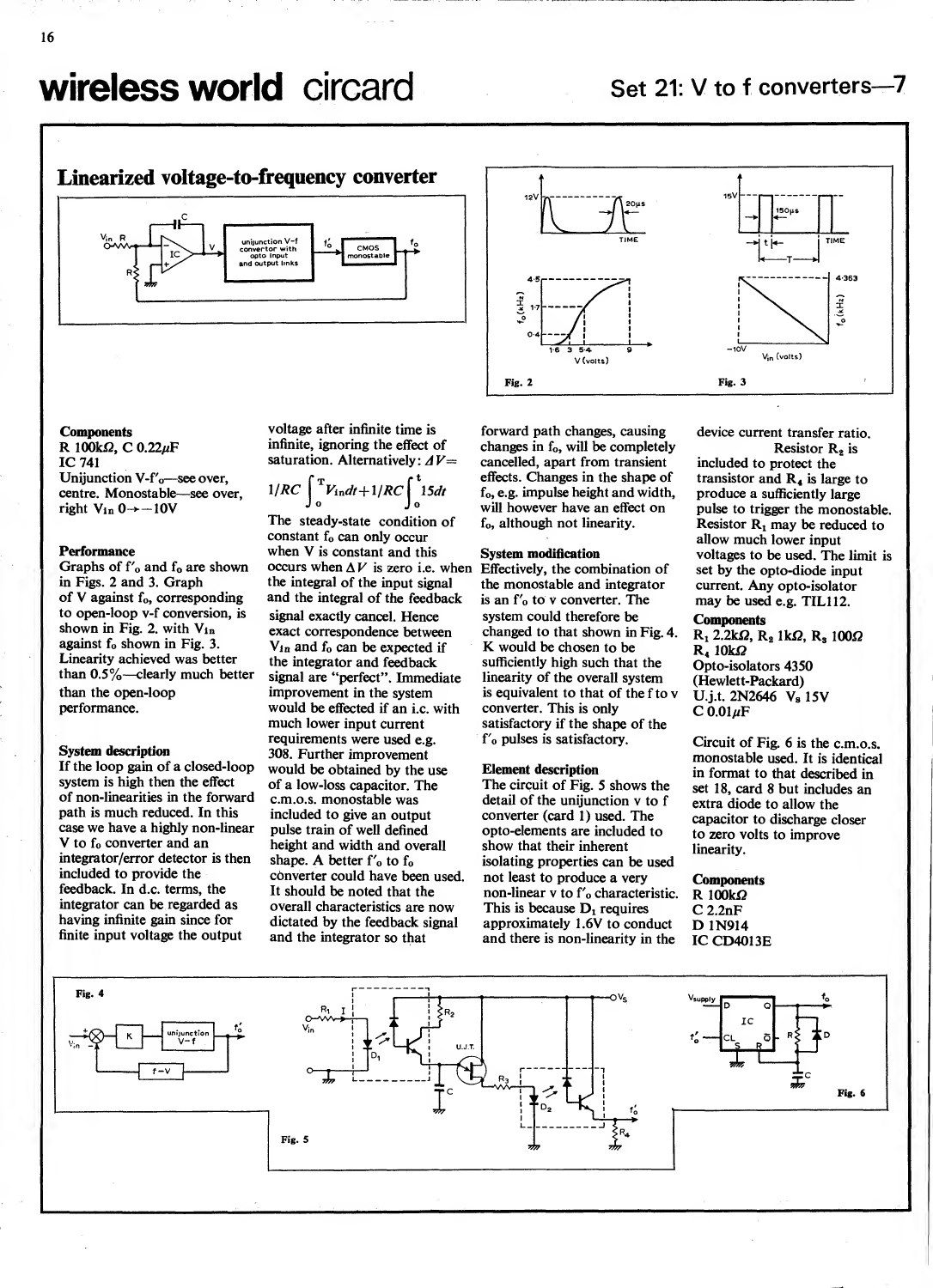## Linear voltage-to-frequency converters



#### Circuit description

The circuit comprises an integrator whose output ramps toward positive and negative target values defined by diodes  $D_2$  and  $D_3$  i.e. the potential at the non-inverting input of comparator  $IC_2$  is  $V_{D_2} + V_{D_3} +$  $V_{BC}$  (or  $V_{D1}$ ) about  $+9V$ . When the transistor is off (Vo<sup>2</sup> negative), capacitor current is

$$
I = \frac{V_{\text{control}}\left(1 - \frac{R_2}{R_1 + R_2}\right)}{R_3 + R_4} \tag{1}
$$

When  $Tr_1$  conducts, I is

$$
I = -V_{\text{control}} \left( \frac{R_2}{R_1 + R_2} \right) / R_4 \qquad (2)
$$

For equal slopes at the triangular output,  $V_{01}$ , the current magnitudes are equal, provided

$$
\frac{R_1}{R_2}\!=\!1+\!\frac{R_3}{R_4}
$$

If  $V_{O_2}$  is positive,  $Tr_1$  is on, and integrator output rises towards +9V at which level the comparator  $IC<sub>2</sub>$  switches over to make  $V_{O_2}$  negative, bringing  $Tr_2$  out of conduction.  $C_1$ charges according to the first equation, and integrator output ramps towards  $-9V$ , when comparator again changes state. Components  $C_2$ ,  $R_6$ ,  $R_6$  form a phase-advance network to compensate for the switching delays of  $IC_2$  and  $Tr_1$  at the<br>higher frequencies. The invert mode of  $Tr_1$  provides a very low collector-emitter drop (few millivolts), i.e. the effect on the second equation is neglected. Linearity is better than 0.5% over the range of control

voltage, 0.1V to 8V, based on deviation from 6V value.

#### Component changes

This slew rate is typically  $10V/\mu s$ . If 741 used, slew rate  $(0.5V/\mu s)$  restricts higher frequency to which linearity is maintained (see graph).

 $\frac{1}{1}$  need for good stability of supply.  $\sqrt{2}$ Range of  $C_1$ : Typically 47 to 200pF. Frequency variation shown on graphs. Frequency is power supply dependent, hence



Vary mark/space ratio of output at  $V_{\text{O}_2}$  by  $R_2/R_1$  ratio change; this also modifies frequency. Range of  $R_2$ ,  $R_1$  22 to 68k $\Omega$ Range of mark/space 1:1 to <sup>1</sup>:3.

### Circuit modifications

• A variable output voltage is obtainable via the circuit shown in Fig. 1. Comparator hysteresis can be changed by varying the fraction fed back via a potentiometer  $RV<sub>1</sub>$ . This will control the output





amplitude. The triangular output is shaped by the circuit of Fig. 2. Potentiometer  $RV<sub>2</sub>$ is adjusted for a minimum even-harmonic content, to provide an approximate cisoidal wave form at Vout.

• The field-effect transistors of Fig. 3 provide a similar switching action to  $Tr_1$  in first circuit to provide the integrator capacitor current charging paths.  $IC<sub>3</sub>$  as an integrator employs a speed-up network of 150pF in series with 10MQ resistor.

Transistors  $Tr<sub>2</sub>$  and  $Tr<sub>3</sub>$ controlled by square-wave output from the Schmitt circuit of  $IC_4$ . When  $Tr_2$  is on,  $Tr_3$  is off and  $C_3$  charges via Tr<sub>2</sub> and 10k $\Omega$ resistor. With  $Tr<sub>2</sub>$  off, and  $Tr<sub>3</sub>$ on, current reverses through the capacitor with magnitude defined by  $V_{\text{control}}/2R_{9}$ . RV<sub>3</sub> should be adjusted to provide a symmetrical square-wave output when  $V_{control}$  is 5mV. Input control voltage range: 5mV up to 5V. Frequency range 10Hz to 10kHz.

### Further reading

Wright, M.J. Linear voltage to frequency converter, Electronic Engineering, July 1973. Linearize your v-f converter, Electronic Design, Nov. 1973. Applied Ideas, *Electronic* Engineering, Jan. 1975, p. 17. Linear Integrated Circuits, National Semiconductor, 1972, p. 255.

#### Cross references Set 3, cards 1, 5, 11

Set  $17$ , card  $3$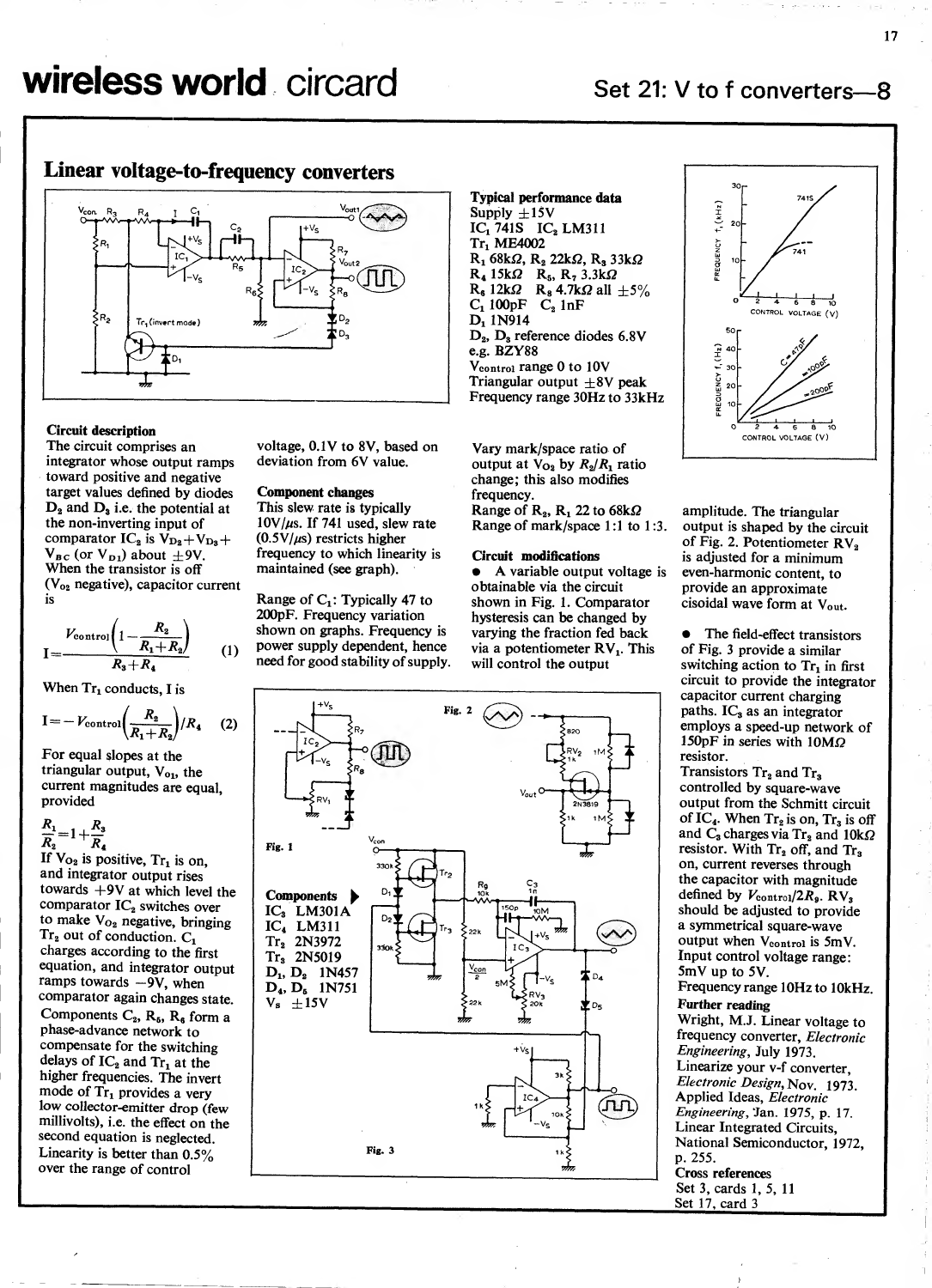**Market Street, Street Street** 

### Diode-pump voltage-to-frequency converter



#### Circuit description

Elements  $R_1$ ,  $R_2$ ,  $D_1$ ,  $D_2$  and  $C_1$  are not basic to the action of this circuit and will be ignored initially. Suppose the i.c. output is sitting at  $+14V$ . Then  $C_2$  will have been charged to this level via  $D_a$ . However as  $C_3$  charges via  $R_3$ under the influence of  $V_{in}$ , the since the pulse width does not negative terminal of the i.c. affect the amount of charge on negative terminal of the i.e. eventually reaches OV and the amplifier output swings negative. The network comprising  $C_4$ ,  $R_4$  and  $C_5$ provides sufficient positive feedback to make this swing very rapid—hence the use of <sup>a</sup> high speed op-amp. Capacitor  $C_2$  then deposits its charge via  $D_4$  into  $C_3$  in a diode pump fashion thereby lowering the voltage across  $C_3$ . However the R positive feedback network consists of elements with a short time constant and the voltage on the positive terminal quickly becomes less negative than the negative terminal voltage and so the amplifier voltage swings back to  $+14V$ . In the  $-14V$  period the circuit  $\bullet$ is acting rather like a monostable, the delay being fixed by the  $C_4$ ,  $R_4$ ,  $C_5$  network and by the  $R_3$ ,  $C_3$  network. Because there is again positive feedback the rising edge will be

equally sharp but the period will be difficult to define accurately, partly because of the complexity of the CR networks and partly because two voltages both going in the same direction (positive) are being compared.

This, however, is not serious since the pulse width does not  $C_2$ , and it is this charge which is being balanced by the current in the input network. The maximum frequency we obtained was close to the limit of the op-amp but the markspace ratio could have been made even lower if required by reducing  $C_3$ ,  $R_3$  or lengthening the time constant of  $C_4$ ,  $R_4$ ,  $C_5$ . The network comprising  $R_1$ ,<br> $R_2$ ,  $C_1$  and  $D_2$  prevents the device from locking into a saturated condition by too large an input voltage (positive). Diode  $D_1$  prevents the negative input terminal being overdriven by a negative input voltage.

#### Circuit modifications

• A high-speed comparator would be preferable to an op-amp which was used in our experiments.

• The pulse width does not theoretically affect the result

#### Supplies  $\pm 15V$ IC 748C  $R_1$  12k $\Omega$ ,  $R_2$  3.9k $\Omega$  $R_3$  10k $\Omega$ ,  $R_4$  4.7k $\Omega$  $C_1$  4.7 $\mu$ F,  $C_2$  1nF  $C_3$  33 $\mu$ F,  $C_4$  56pF  $C_5$  500pF  $D_1$  to  $D_4$  1N914

### **Performance**

**Components** 

 $V_{in}: 0 to +4.00V$ Output pulse train : pulse width about 20 $\mu$ s swinging from<br>+14V to -14V with a maximum frequency of around 14kHz, corresponding to a mark-space ratio approaching 3:1. Linearity better than  $0.3\%$  over two decades.

but the pulse height does. A c.m.o.s. buffer amplifier could be included to give a well defined output pulse height see reference 2.

• An alternative approach to the pulse height problem is to use internal clamping of the output level—see references 3.

#### References

- <sup>1</sup> Pease, R. Ultra-linear voltage-to-frequency converter, Electronic Engineering, March 1971.
- 2 Set 3 (waveform generators) card 11.
- 3 Set 3, card 1. Set 2, card 1.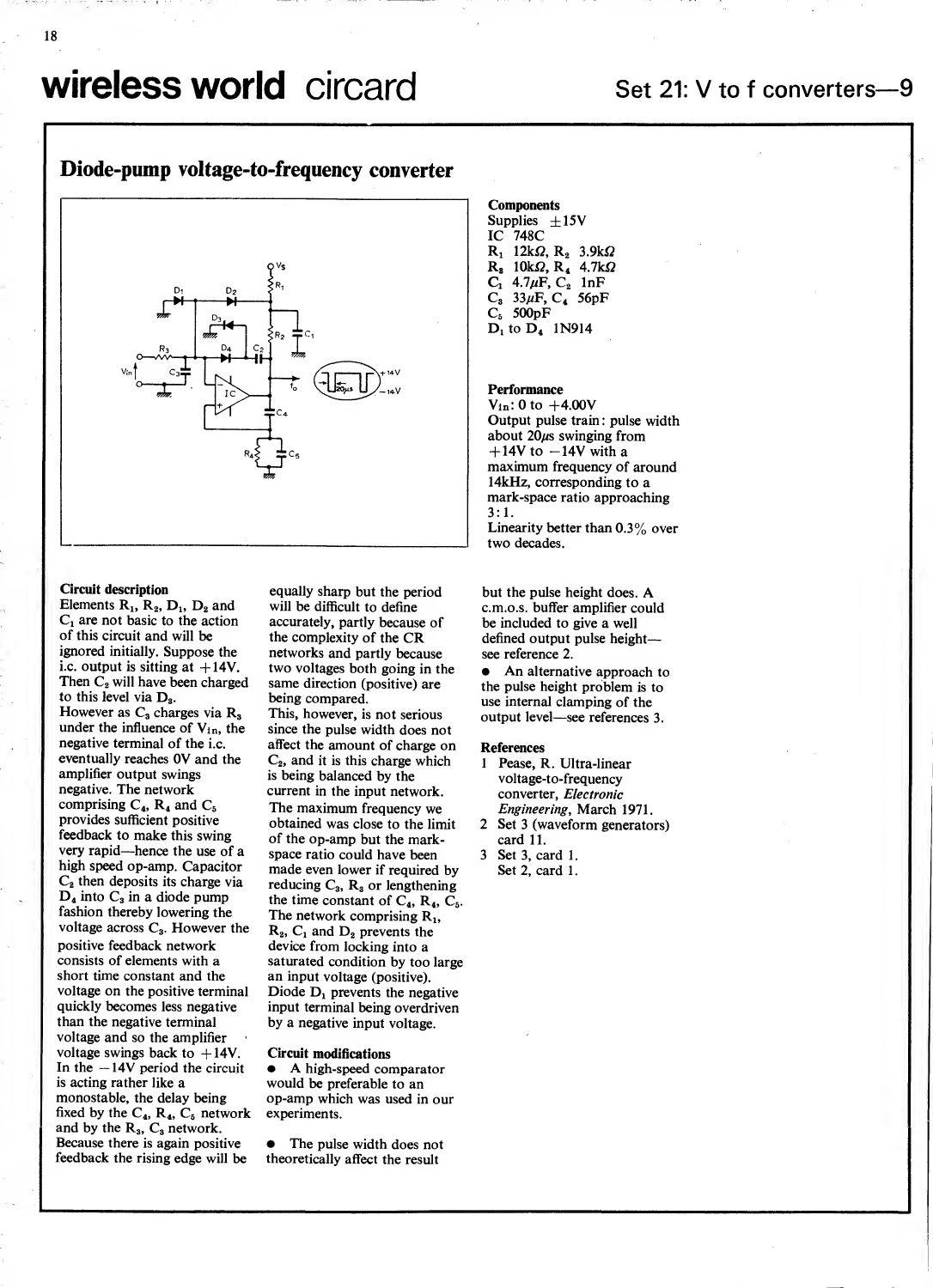## Differential input voltage-to-frequency converter



#### Circuit description

The above circuit is of a form published by Woodward but with what appear to us as corrections, although we have When  $C_2$  reaches  $2V_s/3$  the to admit to not achieving the performance claimed in his article, viz linearity better than  $C_2$  and the parallel combination 0.05% from 10Hz to 10kHz. The results we achieved are shown roughly in Fig. 2, measured linearity being 0.15% over the two decades, 100Hz to 10kHz.

Pin c of  $IC<sub>2</sub>$  is the R (reset) terminal and its action is not necessary in a brief explanation. Pins a and b are the trigger and threshold terminals of the i.c. When the  $C_2$  capacitor voltage goes below the trigger potential,  $V_s/3$ , the output swings high, and when the voltage exceeds the threshold voltage,  $2V<sub>s</sub>/3$ , the output swings low—see waveforms of Fig. 3.

The basic principle is that of charge dispensing in which a current proportional to a voltage is balanced by the periodic charging of a capacitor to a precise voltage. In this case, the current through the f.e.t. is fixed by the input voltage at  $V_{1n}/R_{1n}$ . This current capacitor  $C_1$  serves to cut off voltage at  $V_{1n}/R_{1n}$ . This current consistent consistent control of flows for time T as a result of the charging of  $C_2$  from  $V_s/3$ to  $2V<sub>s</sub>/3$ . Thus

$$
\frac{V_{\text{in}}}{R_{\text{in}}} T = C_2 \frac{V_{\text{s}}}{3}
$$
  
and  $f_0 = \frac{3V_{\text{in}}}{R_{\text{in}} C_2 V_{\text{s}}}$ 

This expression is valid so long as T is large compared with the pulse width.

When the output goes high  $C_2$ charges via  $R_3$  and  $D_2$  from

 $V<sub>s</sub>/3$  toward  $V<sub>s</sub>$ . During this period  $D_1$  is reverse biased and at the same time  $C_1$  is providing some current to the f.e.t. output goes low,  $D_1$  conducts,  $C_1$  and  $C_2$  share the charge on discharges linearly through the f.e.t. Diode  $D<sub>2</sub>$  is reverse biased in this period. The sharing of the charge between  $C_1$  and  $C_2$  causes the sharp drop in the  $C_2$  voltage

when  $2V_s/3$  is reached. The discharge is linear because the f.e.t. current is fixed by the input voltage. The results obtained required adjusting of the op-amp offset voltage to zero. Common-mode rejection ratio is independent of input resistor match and isdictated by the op-amp used. However, common-mode voltage should not exceed  $\pm 2V$ .

#### Component changes

The charging time depends on  $C_2R_3$  and should be short without  $R_3$  being so low as to overload  $IC_2$ . This is not difficult to achieve since it is the open collector terminal which is used to charge  $C_2$ .  $D_1$  whilst  $C_2$  is charging, so its value is not critical. Generally speaking though it should be less than  $C_2$  to minimize the drop in  $C_2$  voltage when  $D_1$ starts conducting again, thereby keeping the slope of the downwards ramp as large as possible and clearly defining the time at which the voltage drops below  $V_s/3$ . Actually,  $C_1$ and  $D_1$  can be removed altogether without complete failure of the circuit, although linearity and output pulse shape



#### are affected.

Diodes  $D_1$  and  $D_2$  can be any general-purpose diodes unless very high speed operation is required. Reducing the values of the

op-amp input resistors and choosing a suitable op-amp will allow values of  $V_{in}$  in the millivolt region to be used to give the same output frequencies.

#### Circuit modifications

Any circuit which will successfully draw constant current from the junction of  $C_1$  and  $D_1$  will produce the same result and such a circuit is shown in Fig. 4. The photodiode current is proportional to light intensity so an intensity-to-frequency converter would be produced by this arrangement. The differential input aspect is lost, however, unless one puts a second photodiode, connected the opposite way round, across the one shown.

#### Reference

Woodward, W. S. Simple 10kHz voltage-to-frequency converter features differential inputs, EDN, Oct. 20, 1974, p. 86.